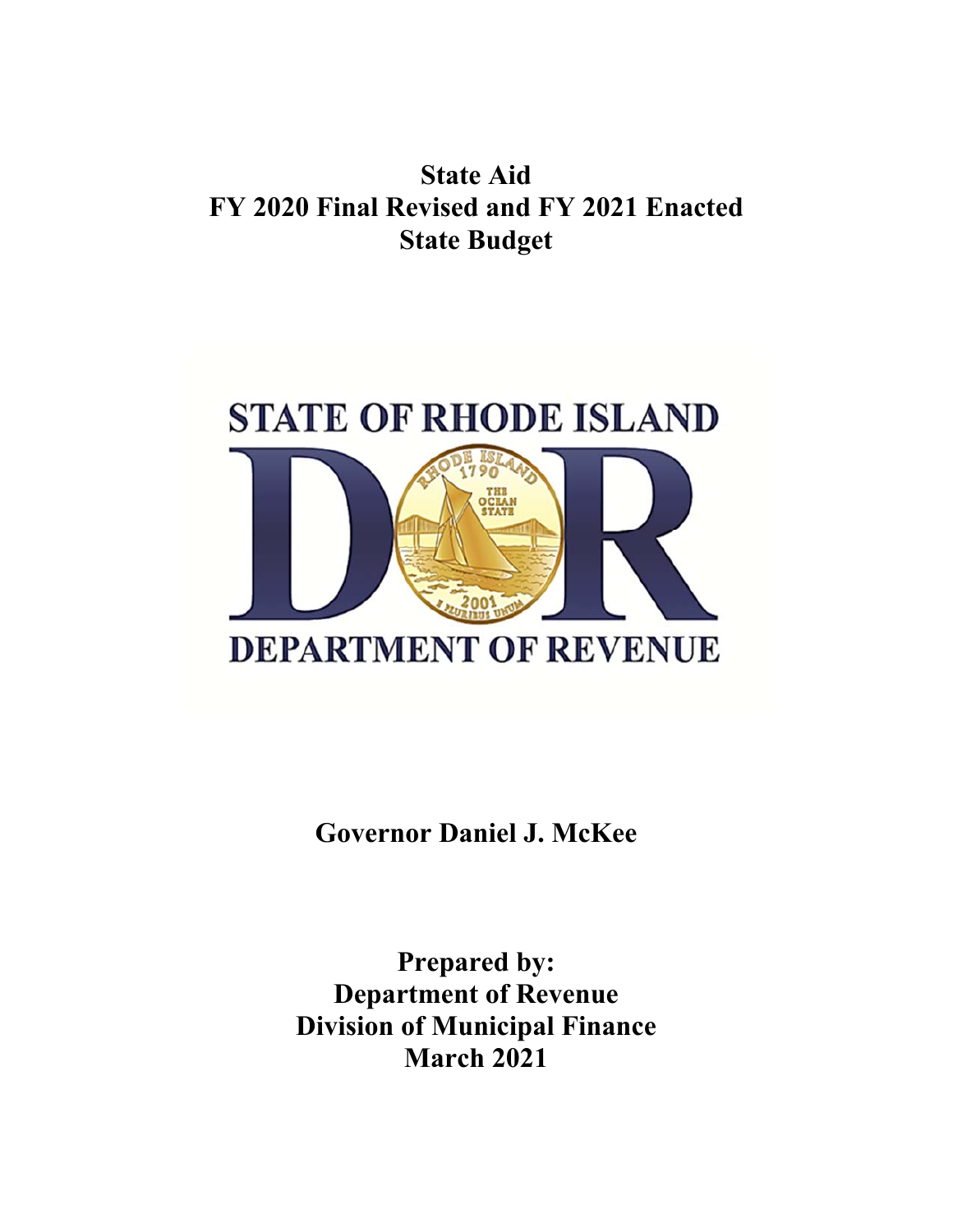| <b>City or Town</b>                                    | Payment<br>In Lieu of<br><b>Tax Exempt</b> | <b>Distressed</b><br>Community<br><b>Relief Fund</b> | <b>State</b><br>Library<br>Aid | <b>Motor Vehicle</b><br><b>Excise Tax</b><br>Reimbursement | <b>Motor Vehicle</b><br><b>Phase Out</b><br>Reimbursement | <b>Motor Vehicle</b><br><b>Excise Tax</b><br>Total | FY 2020 Total<br>Appropriated<br><b>State Aid</b> |
|--------------------------------------------------------|--------------------------------------------|------------------------------------------------------|--------------------------------|------------------------------------------------------------|-----------------------------------------------------------|----------------------------------------------------|---------------------------------------------------|
|                                                        | Property                                   |                                                      |                                | <b>Base Amount</b>                                         |                                                           | Reimbursement $(1)$                                |                                                   |
| Barrington                                             | 16,308                                     |                                                      | 382,079                        | 221,581                                                    | 1,901,128                                                 | 2,122,709                                          | 2,521,095                                         |
| <b>Bristol</b>                                         | 1,502,179                                  |                                                      | 194,460                        | 109,436                                                    | 731,756                                                   | 841,192                                            | 2,537,832                                         |
| Burrillville                                           | 100,313                                    |                                                      | 173,742                        | 207,065                                                    | 1,773,256                                                 | 1,980,321                                          | 2,254,375                                         |
| <b>Central Falls</b>                                   | 775                                        | 201,648                                              | 32,114                         | 102,184                                                    | 974,826                                                   | 1,077,011                                          | 1,311,548                                         |
| Charlestown                                            |                                            |                                                      | 52,487                         | 44,815                                                     | 262,539                                                   | 307,354                                            | 359,841                                           |
| Coventry                                               |                                            |                                                      | 231,669                        | 251,244                                                    | 1,752,626                                                 | 2,003,870                                          | 2,235,539                                         |
| Cranston                                               | 5.386,022                                  | 2,547,805                                            | 622,485                        | 1,042,441                                                  | 9,047,284                                                 | 10,089,725                                         | 18,646,037                                        |
| Cumberland                                             |                                            |                                                      | 283,035                        | 253,650                                                    | 1,594,767                                                 | 1,848,417                                          | 2,131,452                                         |
| <b>East Greenwich</b>                                  | 645,955                                    |                                                      | 129,591                        | 84,112                                                     | 454,412                                                   | 538,524                                            | 1,314,069                                         |
| East Providence                                        | 246,077                                    |                                                      | 420,617                        | 516,914                                                    | 2,059,519                                                 | 2,576,433                                          | 3,243,127                                         |
| Exeter                                                 |                                            |                                                      | 52,255                         | 93,419                                                     | 614,675                                                   | 708,094                                            | 760,349                                           |
| Foster                                                 |                                            |                                                      | 33,391                         | 74,174                                                     | 524,653                                                   | 598,827                                            | 632,218                                           |
| Glocester                                              |                                            |                                                      | 79,565                         | 104,711                                                    | 667,754                                                   | 772,464                                            | 852,029                                           |
| Hopkinton                                              |                                            |                                                      | 36,702                         | 72,384                                                     | 493,618                                                   | 566,002                                            | 602,705                                           |
| Jamestown                                              |                                            |                                                      | 107,185                        | 22,334                                                     | 92,454                                                    | 114,788                                            | 221,973                                           |
| Johnston                                               |                                            | 532,972                                              | 119,439                        | 437,352                                                    | 3,844,381                                                 | 4,281,733                                          | 4,934,144                                         |
| Lincoln                                                |                                            |                                                      | 209,703                        | 206,198                                                    | 860,660                                                   | 1,066,857                                          | 1,276,561                                         |
| Little Compton                                         |                                            |                                                      | 35,772                         | 13,465                                                     | 60,874                                                    | 74,338                                             | 110,110                                           |
| Middletown                                             |                                            |                                                      | 144,623                        | 76,147                                                     | 287,307                                                   | 363,454                                            | 508,077                                           |
| Narragansett                                           |                                            |                                                      | 186,191                        | 61,720                                                     | 275,968                                                   | 337,688                                            | 523,879                                           |
| Newport                                                | 1.590.280                                  |                                                      | 409,617                        | 80,642                                                     | 373,985                                                   | 454,627                                            | 2,454,523                                         |
| New Shoreham                                           |                                            |                                                      | 91,829                         | 6,910                                                      | 57,134                                                    | 64,044                                             | 155,873                                           |
| North Kingstown                                        | 1.136                                      |                                                      | 297,091                        | 192,589                                                    | 596,570                                                   | 789,158                                            | 1,087,385                                         |
| North Providence                                       |                                            | 914,169                                              | 198,233                        | 393,779                                                    | 4,215,271                                                 | 4,609,050                                          | 5,721,452                                         |
| North Smithfield                                       |                                            |                                                      | 79,060                         | 183,264                                                    | 1,436,612                                                 | 1,619,876                                          | 1,698,936                                         |
| Pawtucket                                              | 579,677                                    | 1,400,733                                            | 415,582                        | 821,285                                                    | 8,363,994                                                 | 9,185,279                                          | 11,581,271                                        |
| Portsmouth                                             |                                            |                                                      | 116,067                        | 94,646                                                     | 466,647                                                   | 561,293                                            | 677,360                                           |
| Providence                                             | 33,187,319                                 | 5,155,694                                            | 1,326,768                      | 1,620,464                                                  | 18,882,905                                                | 20,503,369                                         | 60,173,150                                        |
| Richmond                                               |                                            |                                                      | 24,997                         | 66,710                                                     | 404,727                                                   | 471,437                                            | 496,433                                           |
| Scituate                                               |                                            |                                                      | 105,942                        | 71,269                                                     | 274,421                                                   | 345,690                                            | 451,632                                           |
| Smithfield                                             | 751,793                                    |                                                      | 304,595                        | 267,692                                                    | 1,723,228                                                 | 1,990,919                                          | 3,047,307                                         |
| South Kingstown                                        | 208,804                                    |                                                      | 225,105                        | 142,445                                                    | 630,089                                                   | 772,534                                            | 1,206,443                                         |
| Tiverton                                               |                                            |                                                      | 125,071                        | 62,598                                                     | 309,379                                                   | 371,977                                            | 497,049                                           |
| Warren                                                 |                                            |                                                      | 57,521                         | 94,349                                                     | 601,264                                                   | 695.612                                            | 753,133                                           |
| Warwick                                                | 1,704,861                                  |                                                      | 772,285                        | 1,013,712                                                  | 5,231,074                                                 | 6,244,786                                          | 8,721,932                                         |
| Westerly                                               | 168,006                                    |                                                      | 317,009                        | 220,009                                                    | 1,508,925                                                 | 1,728,934                                          | 2,213,949                                         |
| West Greenwich                                         |                                            |                                                      | 39,028                         | 55,996                                                     | 326,110                                                   | 382,106                                            | 421,134                                           |
| West Warwick                                           |                                            | 859,102                                              | 162,581                        | 238,429                                                    | 1,579,573                                                 | 1,818,002                                          | 2,839,685                                         |
| Woonsocket                                             |                                            | 772,334                                              | 202,925                        | 377,867                                                    | 4,913,067                                                 | 5,290,934                                          | 6,266,194                                         |
| <b>Subtotal</b>                                        | \$46,089,504                               | \$12,384,458                                         | \$8,798,411                    | \$10,000,000                                               | \$80,169,431                                              | \$90,169,431                                       | \$157,441,804                                     |
| Motor Vehicle Phase Out Reimbursement - Fire Districts |                                            |                                                      |                                | 96,015                                                     | 96,015                                                    | 96,015                                             |                                                   |
| Statewide Reference Library Resource Grant             |                                            |                                                      | 701,052                        |                                                            |                                                           |                                                    | 701,052                                           |
| Grant-In-Aid to Institutional Libraries                |                                            |                                                      | 62,609                         |                                                            |                                                           |                                                    | 62,609                                            |
| Library Construction Reimbursement                     |                                            |                                                      | 1,937,230                      |                                                            |                                                           |                                                    | 1,937,230                                         |
| <b>Total</b>                                           | \$46,089,504                               | \$12,384,458                                         | \$11,499,302                   | \$10,000,000                                               | \$80,265,446                                              | \$90,265,446                                       | \$160,238,710                                     |

(1) The base motor vehicle distribution is \$10 million. The additional amount of \$80.2 million in FY 2020 due to the implementation of the motor vehicle phase-out is based on the 12/31/18 tax levy data. The state's FY 2020 motor vehicle reimbursement corresponds with the FY 2020 local fiscal year for all communities except for the City of East Providence and the Saylesville Fire District for which it corresponds with their local FY 2019. An additional amount of \$96,015 was provided to the fire districts in Lincoln. Currently only Lincoln's fire districts levy a tax on motor vehicles.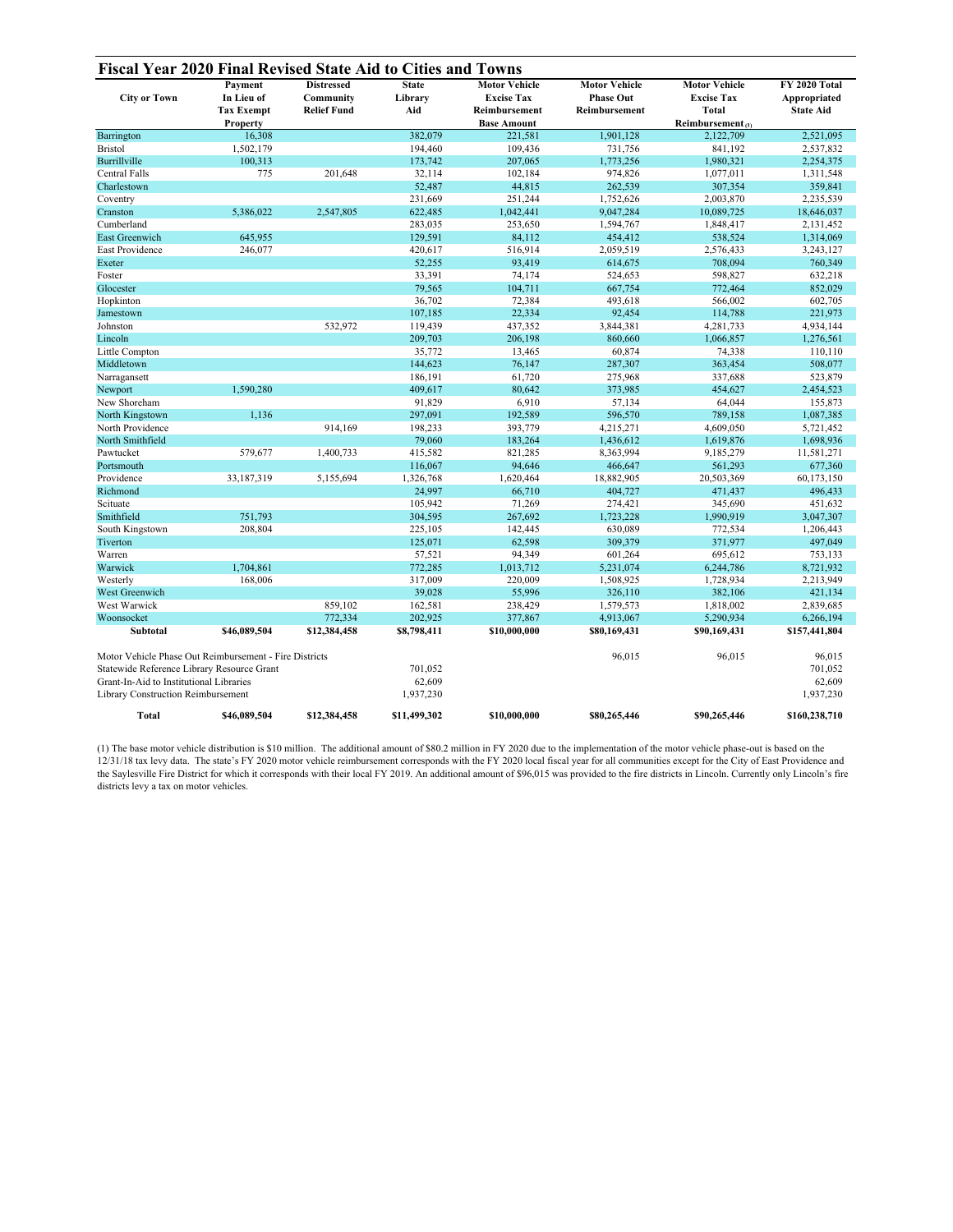| <b>City or Town</b>                                                                                                                                                                                | <b>Public Service</b><br>Corporation<br>Tax | Hotel<br>Tax $(1)$ | <b>Meals</b> and<br>Beverage<br>Tax | FY 2020 Total<br><b>Shared Taxes</b><br><b>State Aid</b> | FY 2020 Total<br>Shared &<br><b>Appropriated Aid</b> |
|----------------------------------------------------------------------------------------------------------------------------------------------------------------------------------------------------|---------------------------------------------|--------------------|-------------------------------------|----------------------------------------------------------|------------------------------------------------------|
| Barrington                                                                                                                                                                                         | 204,412                                     | 2,911              | 152,985                             | 360,308                                                  | 2,881,404                                            |
| <b>Bristol</b>                                                                                                                                                                                     | 281,297                                     | 57,138             | 416,000                             | 754,435                                                  | 3,292,267                                            |
| Burrillville                                                                                                                                                                                       | 206,240                                     | 149                | 186,986                             | 393,375                                                  | 2,647,750                                            |
| <b>Central Falls</b>                                                                                                                                                                               | 244,455                                     | 679                | 132,792                             | 377,926                                                  | 1,689,474                                            |
| Charlestown                                                                                                                                                                                        | 97,833                                      | 69,635             | 152,990                             | 320,457                                                  | 680,298                                              |
| Coventry                                                                                                                                                                                           | 439,541                                     | 71,894             | 438,323                             | 949,757                                                  | 3,185,297                                            |
| Cranston                                                                                                                                                                                           | 1,020,662                                   | 70,274             | 1,858,687                           | 2,949,623                                                | 21,595,660                                           |
| Cumberland                                                                                                                                                                                         | 434,814                                     | 299                | 506,646                             | 941,760                                                  | 3,073,211                                            |
| East Greenwich                                                                                                                                                                                     | 165,037                                     | 2,088              | 634,609                             | 801,734                                                  | 2,115,802                                            |
| East Providence                                                                                                                                                                                    | 597,746                                     | 65,417             | 986,260                             | 1,649,423                                                | 4,892,550                                            |
| Exeter                                                                                                                                                                                             | 85,216                                      | 161                | 111,618                             | 196,994                                                  | 957,343                                              |
| Foster                                                                                                                                                                                             | 59,100                                      | 355                | 16,898                              | 76,354                                                   | 708,572                                              |
| Glocester                                                                                                                                                                                          | 125,952                                     | 2.944              | 74,640                              | 203,535                                                  | 1,055,565                                            |
| Hopkinton                                                                                                                                                                                          | 102,244                                     | 859                | 48,734                              | 151,837                                                  | 754,541                                              |
| Jamestown                                                                                                                                                                                          | 69,385                                      | 26,462             | 69,411                              | 165,258                                                  | 387,231                                              |
| Johnston                                                                                                                                                                                           | 367,521                                     | 6,584              | 683,594                             | 1,057,699                                                | 5,991,843                                            |
| Lincoln                                                                                                                                                                                            | 272,625                                     | 112,178            | 685,299                             | 1,070,102                                                | 2,346,663                                            |
| Little Compton                                                                                                                                                                                     | 44,379                                      | 23,582             | 48,533                              | 116,494                                                  | 226,604                                              |
| Middletown                                                                                                                                                                                         | 202,925                                     | 912,201            | 723,622                             | 1,838,748                                                | 2,346,825                                            |
| Narragansett                                                                                                                                                                                       | 196,636                                     | 253,798            | 629,826                             | 1,080,260                                                | 1,604,139                                            |
| Newport                                                                                                                                                                                            | 311,887                                     | 2,081,538          | 2,223,684                           | 4,617,109                                                | 7,071,633                                            |
| New Shoreham                                                                                                                                                                                       | 10,461                                      | 548,500            | 374,252                             | 933,213                                                  | 1,089,087                                            |
| North Kingstown                                                                                                                                                                                    | 329,948                                     | 90,881             | 579,873                             | 1,000,703                                                | 2,088,088                                            |
| North Providence                                                                                                                                                                                   | 407,678                                     | 2,542              | 426,666                             | 836,886                                                  | 6,558,338                                            |
| North Smithfield                                                                                                                                                                                   | 155,042                                     | 3,514              | 314,651                             | 473,207                                                  | 2,172,143                                            |
| Pawtucket                                                                                                                                                                                          | 904,592                                     | 82,331             | 939,512                             | 1,926,435                                                | 13,507,707                                           |
| Portsmouth                                                                                                                                                                                         | 220,104                                     | 19,193             | 271,232                             | 510,529                                                  | 1,187,890                                            |
| Providence                                                                                                                                                                                         | 2,262,538                                   | 1,620,162          | 5,252,178                           | 9,134,877                                                | 69,308,028                                           |
| Richmond                                                                                                                                                                                           | 95,892                                      | 7,074              | 135,091                             | 238,056                                                  | 734,490                                              |
| Scituate                                                                                                                                                                                           | 132,708                                     | 7,007              | 61,551                              | 201,266                                                  | 652,898                                              |
| Smithfield                                                                                                                                                                                         | 272,386                                     | 156,794            | 820,099                             | 1,249,279                                                | 4,296,586                                            |
| South Kingstown                                                                                                                                                                                    | 387,095                                     | 213,620            | 871,225                             | 1,471,940                                                | 2,678,383                                            |
| Tiverton                                                                                                                                                                                           | 200,026                                     | 25,117             | 278,459                             | 503,601                                                  | 1,000,650                                            |
| Warren                                                                                                                                                                                             | 132,242                                     | (219)              | 300,451                             | 432,474                                                  | 1,185,607                                            |
| Warwick                                                                                                                                                                                            | 1,023,675                                   | 948,570            | 2,784,958                           | 4,757,203                                                | 13,479,135                                           |
| Westerly                                                                                                                                                                                           | 285,179                                     | 758,532            | 859,102                             | 1,902,814                                                | 4,116,763                                            |
| West Greenwich                                                                                                                                                                                     | 77,111                                      | 111,073            | 128,869                             | 317,054                                                  | 738,187                                              |
| West Warwick                                                                                                                                                                                       | 361,849                                     | 112,082            | 407,763                             | 881,694                                                  | 3,721,379                                            |
| Woonsocket                                                                                                                                                                                         | 523,168                                     | 52,960             | 565,861                             | 1,141,989                                                | 7,408,183                                            |
| Subtotal                                                                                                                                                                                           | \$13,311,601                                | \$8,520,880        | \$26,153,929                        | \$47,986,410                                             | \$205,428,213                                        |
| Motor Vehicle Phase Out Reimbursement - Fire Districts<br>Statewide Reference Library Resource Grant (Providence)<br>Grant-In-Aid to Institutional Libraries<br>Library Construction Reimbursement |                                             |                    |                                     |                                                          | 96,015<br>701,052<br>62,609<br>1,937,230             |
| <b>Total</b>                                                                                                                                                                                       | \$13,311,601                                | \$8,520,880        | \$26,153,929                        | \$47,986,410                                             | \$208,225,120                                        |

(1) Amount includes 1.0% local tax and 25.0% local share of state 5.0% tax on traditional lodging rentals and the lodging tax initiatives enacted by the General Assembly.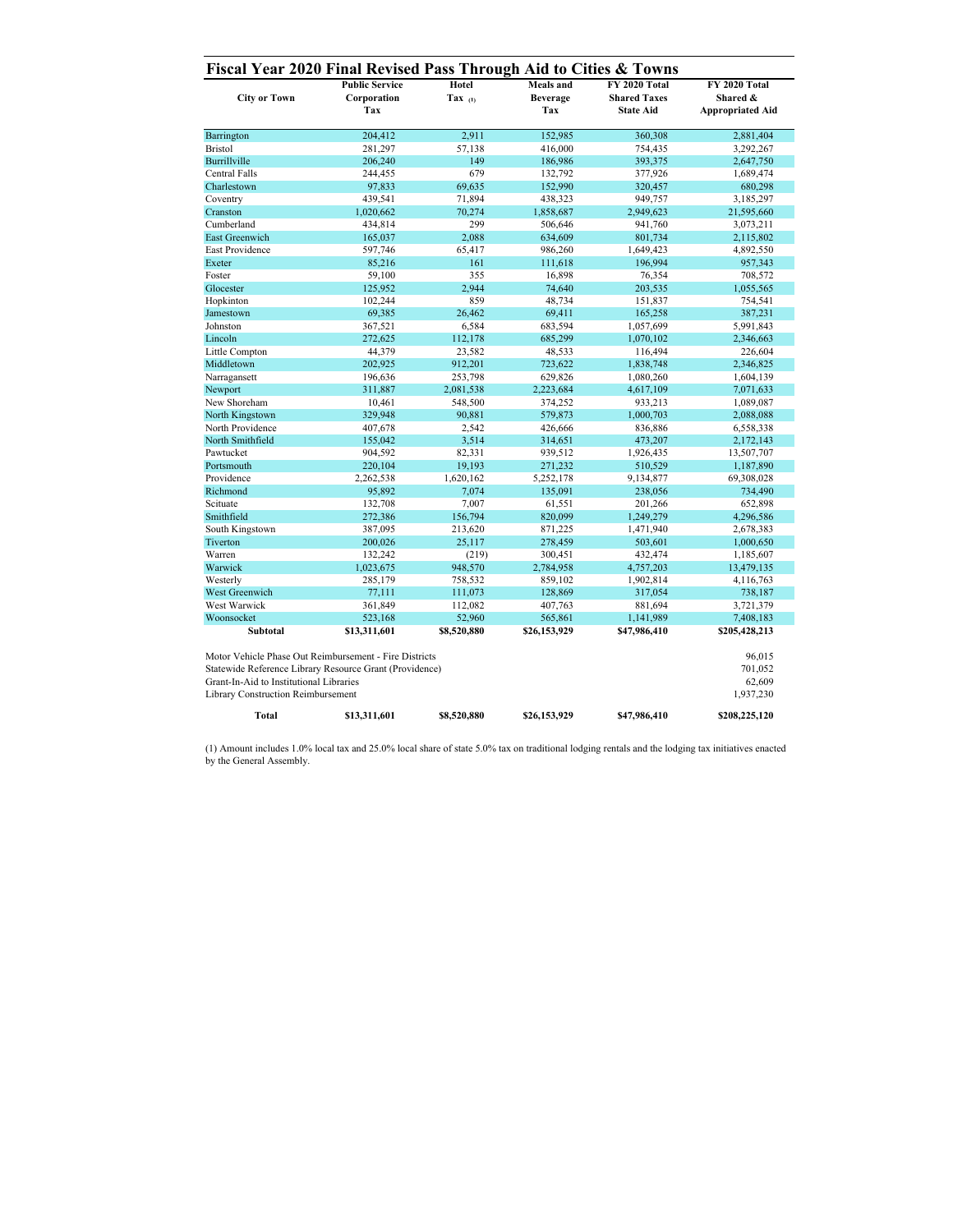| <b>City or Town</b>                                    | Payment<br>In Lieu of<br><b>Tax Exempt</b> | <b>Distressed</b><br>Community<br><b>Relief Fund</b> | <b>State</b><br>Library<br>Aid $(3)$ | <b>Motor Vehicle</b><br><b>Excise Tax</b><br>Reimbursement | <b>Motor Vehicle</b><br><b>Phase Out</b><br>Reimbursement | <b>Motor Vehicle</b><br><b>Excise Tax</b><br>Total | <b>Municipal COVID-19</b><br><b>Response Fund</b><br><b>Total</b> | FY 2021 Total<br>Appropriated<br><b>State Aid</b> |
|--------------------------------------------------------|--------------------------------------------|------------------------------------------------------|--------------------------------------|------------------------------------------------------------|-----------------------------------------------------------|----------------------------------------------------|-------------------------------------------------------------------|---------------------------------------------------|
|                                                        | Property                                   |                                                      |                                      | <b>Base Amount</b>                                         |                                                           | Reimbursement $(1)$                                | Distribution $(2)$                                                |                                                   |
| Barrington                                             | 6,887                                      |                                                      | 375,185                              | 221.581                                                    | 662,881                                                   | 884,462                                            | 2.160.744                                                         | 3,427,278                                         |
| <b>Bristol</b>                                         | 533,591                                    |                                                      | 194,607                              | 109,436                                                    | 241,061                                                   | 350,497                                            | 1,970,204                                                         | 3,048,899                                         |
| Burrillville                                           | 41,382                                     |                                                      | 184,839                              | 207,065                                                    | 618,069                                                   | 825,134                                            | 2,070,721                                                         | 3,122,076                                         |
| <b>Central Falls</b>                                   |                                            | 45,856                                               | 31,752                               | 102,184                                                    | 346,571                                                   | 448,755                                            | 1,311,643                                                         | 1,838,006                                         |
| Charlestown                                            |                                            |                                                      | 52,802                               | 44,815                                                     | 83,249                                                    | 128,064                                            | 385,190                                                           | 566,056                                           |
| Coventry                                               |                                            |                                                      | 229,468                              | 251,244                                                    | 583,702                                                   | 834,946                                            | 2,290,375                                                         | 3,354,789                                         |
| Cranston                                               | 2.006.547                                  | 556,512                                              | 638,834                              | 1,042,441                                                  | 3,161,611                                                 | 4,204,052                                          | 15,175,013                                                        | 22,580,958                                        |
| Cumberland                                             |                                            |                                                      | 297,545                              | 253,650                                                    | 516,524                                                   | 770,174                                            | 2,215,334                                                         | 3,283,053                                         |
| <b>East Greenwich</b>                                  | 299,596                                    |                                                      | 132,534                              | 84,112                                                     | 140,273                                                   | 224,385                                            | 1,099,625                                                         | 1,756,140                                         |
| East Providence                                        | 105,927                                    |                                                      | 411,631                              | 429,406                                                    | $\mathbf{0}$                                              | 429,406                                            | 4,881,225                                                         | 5,828,189                                         |
| Exeter                                                 |                                            |                                                      | 53,203                               | 93,419                                                     | 831,030                                                   | 924,449                                            | 49,744                                                            | 1,027,396                                         |
| Foster                                                 |                                            |                                                      | 33,861                               | 74,174                                                     | 175,337                                                   | 249,511                                            | 619,102                                                           | 902,474                                           |
| Glocester                                              |                                            |                                                      | 78,704                               | 104,711                                                    | 217,149                                                   | 321,860                                            | 868,767                                                           | 1,269,331                                         |
| Hopkinton                                              |                                            |                                                      | 35,851                               | 72,384                                                     | 163,450                                                   | 235,834                                            | 629,729                                                           | 901,414                                           |
| Jamestown                                              |                                            |                                                      | 108,139                              | 22,334                                                     | 25,494                                                    | 47,828                                             | 154,234                                                           | 310,201                                           |
| Johnston                                               |                                            |                                                      | 125,400                              | 437,352                                                    | 1,346,704                                                 | 1,784,056                                          | 4,140,456                                                         | 6,049,912                                         |
| Lincoln                                                |                                            |                                                      | 213,729                              | 206,198                                                    | 238,326                                                   | 444,524                                            | 1,593,286                                                         | 2,251,539                                         |
| Little Compton                                         |                                            |                                                      | 36,164                               | 13,465                                                     | 17,509                                                    | 30,974                                             | 97,519                                                            | 164,657                                           |
| Middletown                                             |                                            |                                                      | 142,580                              | 76,147                                                     | 75,292                                                    | 151,439                                            | 620,240                                                           | 914,259                                           |
| Narragansett                                           |                                            |                                                      | 177,025                              | 61,720                                                     | 78,983                                                    | 140,703                                            | 443,158                                                           | 760,886                                           |
| Newport                                                | 670,773                                    |                                                      | 402,053                              | 80,642                                                     | 108,786                                                   | 189,428                                            | 1,640,112                                                         | 2,902,366                                         |
| New Shoreham                                           |                                            |                                                      | 90,133                               | 6,910                                                      | 19,775                                                    | 26,685                                             | 146,710                                                           | 263,528                                           |
| North Kingstown                                        | 453                                        |                                                      | 297,608                              | 192,589                                                    | 136,227                                                   | 328,816                                            | 1,448,768                                                         | 2,075,645                                         |
| North Providence                                       |                                            | 200,242                                              | 197,202                              | 393,779                                                    | 1,526,658                                                 | 1,920,437                                          | 5,204,571                                                         | 7,522,452                                         |
| North Smithfield                                       |                                            |                                                      | 79,629                               | 183,264                                                    | 491,684                                                   | 674,948                                            | 1,652,725                                                         | 2,407,302                                         |
| Pawtucket                                              | 1,467                                      | 304,732                                              | 408,981                              | 821,285                                                    | 3,005,915                                                 | 3,827,200                                          | 9,704,042                                                         | 14,246,422                                        |
| Portsmouth                                             |                                            |                                                      | 116,092                              | 94,646                                                     | 139,226                                                   | 233,872                                            | 806,035                                                           | 1,155,999                                         |
| Providence                                             | 14,199,131                                 | 1,120,549                                            | 1,301,180                            | 1,620,464                                                  | 6,922,607                                                 | 8,543,071                                          | 46,266,035                                                        | 71,429,966                                        |
| Richmond                                               |                                            |                                                      | 24,736                               | 66,710                                                     | 129,722                                                   | 196,432                                            | 538,971                                                           | 760,139                                           |
| Scituate                                               |                                            |                                                      | 106,425                              | 71,269                                                     | 72,768                                                    | 144,037                                            | 431,088                                                           | 681,550                                           |
| Smithfield                                             | 360,715                                    |                                                      | 307,560                              | 267,692                                                    | 561,858                                                   | 829,550                                            | 2,888,317                                                         | 4,386,142                                         |
| South Kingstown                                        | 87,591                                     |                                                      | 231,439                              | 142,445                                                    | 179,444                                                   | 321,889                                            | 1,425,837                                                         | 2,066,756                                         |
| Tiverton                                               |                                            |                                                      | 122,762                              | 62,598                                                     | 92,393                                                    | 154,991                                            | 470,471                                                           | 748,224                                           |
| Warren                                                 |                                            |                                                      | 60,853                               | 94,349                                                     | 195,489                                                   | 289,838                                            | 794,792                                                           | 1,145,483                                         |
| Warwick                                                | 640,277                                    |                                                      | 779,794                              | 1,013,712                                                  | 1,588,282                                                 | 2,601,994                                          | 8,976,774                                                         | 12,998,839                                        |
| Westerly                                               | 67,675                                     |                                                      | 307,643                              | 220,009                                                    | 500,380                                                   | 720,389                                            | 2,174,198                                                         | 3,269,905                                         |
| West Greenwich                                         |                                            |                                                      | 44,294                               | 55,996                                                     | 103,215                                                   | 159,211                                            | 635,529                                                           | 839,034                                           |
| West Warwick<br>Woonsocket                             |                                            | 191,962                                              | 165,207                              | 238,429                                                    | 519,072                                                   | 757,501                                            | 2,787,695                                                         | 3,902,365                                         |
|                                                        | 181,947                                    | 160,242                                              | 200,967                              | 377,867                                                    | 1,826,689                                                 | 2,204,556                                          | 5,759,142                                                         | 8,506,854                                         |
| Subtotal                                               | \$19,203,960                               | \$2,580,095                                          | \$8,798,411                          | \$9,912,491                                                | \$27,643,407                                              | \$37,555,898                                       | \$136,528,120                                                     | 204,666,484                                       |
| Motor Vehicle Phase Out Reimbursement - Fire Districts |                                            |                                                      |                                      |                                                            | \$172,109                                                 | \$172,109                                          |                                                                   | 172,109                                           |
| Statewide Reference Library Resource Grant             |                                            | 701,052                                              |                                      |                                                            |                                                           |                                                    | 701,052                                                           |                                                   |
| Grant-In-Aid to Institutional Libraries                |                                            |                                                      | 62,609                               |                                                            |                                                           |                                                    |                                                                   | 62,609                                            |
| Library Construction Reimbursement                     |                                            |                                                      | 2,702,866                            |                                                            |                                                           |                                                    |                                                                   | 2,702,866                                         |
| Total                                                  | \$19,203,960                               | \$2,580,095                                          | \$12,264,938                         | \$9,912,491                                                | \$27,815,516                                              | \$37,728,007                                       | \$136,528,120                                                     | \$208,305,120                                     |

(1) The base motor vehicle distribution is \$9.9 million. The additional amount of \$27.6 million in FY 2021 due to the implementation of the motor vehicle phase-out is estimated based on the 12/31/18 tax levy data and will change once 12/31/19 tax levy data is received and reviewed. The state's FY 2021 motor vehicle reimbursement corresponds with the FY 2021 local fiscal year for all communities except for the City of East Providence and the Saylesville Fire District for which it corresponds with their FY 2020. An additional estimated amount of \$172,109 is estimated to be provided to the fire districts in Lincoln. The amount owed to fire districts will change once all 12/31/19 tax levy data is received and reviewed. Currently only Lincoln's fire districts levy a tax on motor vehicles.

(2) The federal Coronavirus Relief Fund established under the Coronavirus Aid, Relief, and Economic Security Act (CARES Act) includes funds for the State of Rhode Island to use to pay costs incurred by December 30 in responding to the COVID-19 public health emergency. In recognition of the burden that the public health emergency has placed on local governments, a Municipal COVID-19 Response Fund has been created to provide municipalities with CRF funds. The Municipal COVID-19 Response Fund, administered by the Department of Revenue - Division of Municipal Finance, is designed to distribute up to \$136,528,120, subject to appropriation, to municipalities to reimburse municipalities for eligible COVID-19 response costs incurred between March 1, 2020 and December 30, 2020. For distribution of the Municipal COVID-19 Response fund, see P.L. 2021, Chapter 80, art.1, §1.

(3) In addition to Library Aid, federal Coronavirus Relief Funds were provided to cities, towns, and in some cases directly to libraries in varying amounts totaling \$54,603 statewide.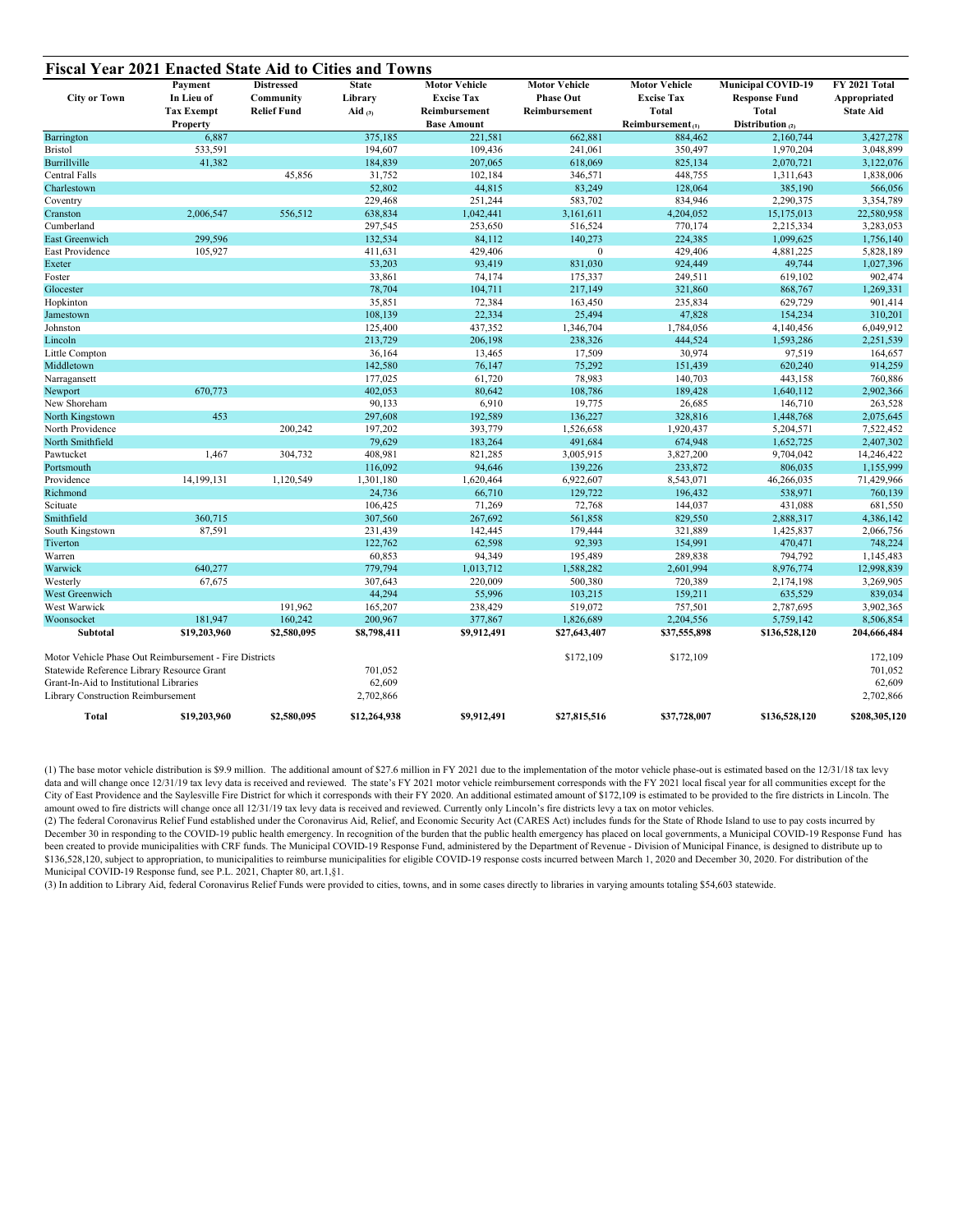| <b>City or Town</b>                                                           | <b>Public Service</b><br>Corporation<br>Tax                                                                       | Hotel<br>Tax $(1)$ $(2)$ | <b>Meals</b> and<br><b>Beverage</b><br>Tax $(2)$ | FY 2021 Total<br><b>Shared Taxes</b><br><b>State Aid</b> | FY 2021 Total<br>Shared &<br><b>Appropriated Aid</b> |
|-------------------------------------------------------------------------------|-------------------------------------------------------------------------------------------------------------------|--------------------------|--------------------------------------------------|----------------------------------------------------------|------------------------------------------------------|
| Barrington                                                                    | 201,493                                                                                                           | 2.208                    | 144,845                                          | 348,546                                                  | 3,775,823                                            |
| <b>Bristol</b>                                                                | 276,918                                                                                                           | 26.256                   | 393,865                                          | 697,039                                                  | 3,745,938                                            |
| <b>Burrillville</b>                                                           | 204,918                                                                                                           | 82                       | 177,036                                          | 382,036                                                  | 3,504,112                                            |
| <b>Central Falls</b>                                                          | 241,398                                                                                                           | 548                      | 125,726                                          | 367,672                                                  | 2,205,678                                            |
| Charlestown                                                                   | 96,898                                                                                                            | 58,042                   | 144,849                                          | 299,789                                                  | 865,845                                              |
| Coventry                                                                      | 430,622                                                                                                           | 30,966                   | 415,000                                          | 876,588                                                  | 4,231,377                                            |
| Cranston                                                                      | 1,011,274                                                                                                         | 30,264                   | 1,759,785                                        | 2,801,324                                                | 25,382,282                                           |
| Cumberland                                                                    | 431,581                                                                                                           | 156                      | 479,688                                          | 911,425                                                  | 4,194,478                                            |
| <b>East Greenwich</b>                                                         | 162,821                                                                                                           | 1,062                    | 600,841                                          | 764,723                                                  | 2,520,864                                            |
| <b>East Providence</b>                                                        | 590,964                                                                                                           | 28,338                   | 933,781                                          | 1,553,083                                                | 7,381,272                                            |
| Exeter                                                                        | 84,468                                                                                                            | 88                       | 105,679                                          | 190,235                                                  | 1,217,631                                            |
| Foster                                                                        | 58,400                                                                                                            | 153                      | 15,999                                           | 74,552                                                   | 977,026                                              |
| Glocester                                                                     | 125,319                                                                                                           | 1,265                    | 70,668                                           | 197,253                                                  | 1,466,584                                            |
| Hopkinton                                                                     | 101,020                                                                                                           | 64                       | 46,140                                           | 147,225                                                  | 1,048,639                                            |
| Jamestown                                                                     | 68,451                                                                                                            | 17,728                   | 65,718                                           | 151,897                                                  | 462,098                                              |
| Johnston                                                                      | 364,114                                                                                                           | 2,826                    | 647,219                                          | 1,014,159                                                | 7,064,071                                            |
| Lincoln                                                                       | 269,570                                                                                                           | 48,182                   | 648,834                                          | 966,586                                                  | 3,218,126                                            |
| Little Compton                                                                | 43,654                                                                                                            | 18,805                   | 45,951                                           | 108,410                                                  | 273,067                                              |
| Middletown                                                                    | 200,247                                                                                                           | 407,474                  | 685,118                                          | 1,292,839                                                | 2,207,098                                            |
| Narragansett                                                                  | 193.671                                                                                                           | 182,875                  | 596.313                                          | 972,859                                                  | 1,733,745                                            |
| Newport                                                                       | 308,404                                                                                                           | 958,391                  | 2,105,361                                        | 3,372,156                                                | 6,274,522                                            |
| New Shoreham                                                                  | 10,300                                                                                                            | 383,382                  | 354,338                                          | 748,020                                                  | 1,011,548                                            |
| North Kingstown                                                               | 326,401                                                                                                           | 39.642                   | 549,018                                          | 915,061                                                  | 2,990,706                                            |
| North Providence                                                              | 404,268                                                                                                           | 1,130                    | 403,963                                          | 809,361                                                  | 8,331,813                                            |
| North Smithfield                                                              | 153,803                                                                                                           | 1,511                    | 297,908                                          | 453,223                                                  | 2,860,525                                            |
| Pawtucket                                                                     | 893,702                                                                                                           | 35,438                   | 889,521                                          | 1,818,660                                                | 16,065,082                                           |
| Portsmouth                                                                    | 216,936                                                                                                           | 10,997                   | 256,800                                          | 484,733                                                  | 1,640,732                                            |
| Providence                                                                    | 2,234,814                                                                                                         | 786,182                  | 4,972,708                                        | 7,993,704                                                | 79,423,670                                           |
| Richmond                                                                      | 94,980                                                                                                            | 3,105                    | 127,902                                          | 225,987                                                  | 986,126                                              |
| Scituate                                                                      | 132,057                                                                                                           | 3,294                    | 58,276                                           | 193,628                                                  | 875,177                                              |
| Smithfield                                                                    | 269,396                                                                                                           | 67,640                   | 776,461                                          | 1,113,497                                                | 5,499,639                                            |
| South Kingstown                                                               | 382,796                                                                                                           | 105,352                  | 824,866                                          | 1,313,015                                                | 3,379,770                                            |
| Tiverton                                                                      | 196,984                                                                                                           | 11,598                   | 263,642                                          | 472,224                                                  | 1,220,448                                            |
| Warren                                                                        | 130,625                                                                                                           | (715)                    | 284,464                                          | 414,374                                                  | 1,559,857                                            |
| Warwick                                                                       | 1,009,817                                                                                                         | 409,423                  | 2,636,770                                        | 4,056,010                                                | 17,054,848                                           |
| Westerly                                                                      | 281,776                                                                                                           | 388,927                  | 813,389                                          | 1,484,092                                                | 4,753,997                                            |
| West Greenwich                                                                | 76,958                                                                                                            | 47,785                   | 122,012                                          | 246,755                                                  | 1,085,789                                            |
| West Warwick                                                                  | 360,627                                                                                                           | 48,102                   | 386,066                                          | 794,794                                                  | 4,697,159                                            |
| Woonsocket                                                                    | 517,357                                                                                                           | 22,835                   | 535,751                                          | 1,075,943                                                | 9,582,797                                            |
| <b>Subtotal</b>                                                               | \$13,159,804                                                                                                      | \$4,181,399              | \$24,762,270                                     | \$42,103,476                                             | \$246,769,960                                        |
| Grant-In-Aid to Institutional Libraries<br>Library Construction Reimbursement | Motor Vehicle Phase Out Reimbursement - Fire Districts<br>Statewide Reference Library Resource Grant (Providence) |                          |                                                  |                                                          | 172,109<br>701,052<br>62,609<br>2,702,866            |
| <b>Total</b>                                                                  | \$13,159,804                                                                                                      | \$4,181,399              | \$24,762,270                                     | \$42,103,476                                             | \$250,408,595                                        |

(1) Amount includes 1.0% local tax and 25.0% local share of state 5.0% tax on traditional lodging rentals and the lodging tax initiatives enacted by the General Assembly.

(2) Hotel Tax and Meals & Beverage Tax are estimated and subject to change.